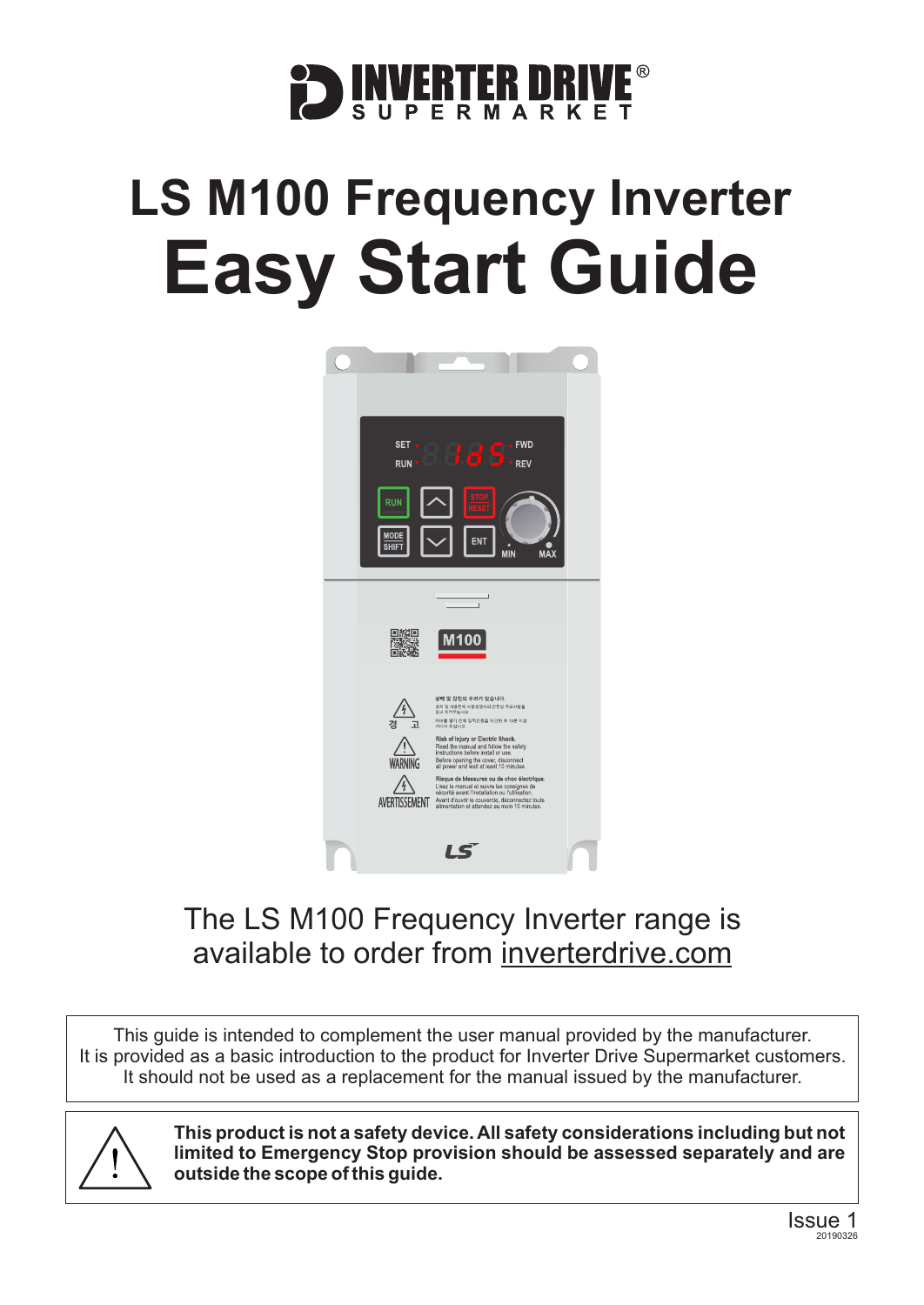

# **Contents**

| Page 1  | Contents                                                                               |
|---------|----------------------------------------------------------------------------------------|
| Page 2  | <b>Power and Motor Connections</b>                                                     |
| Page 3  | <b>Motor Connections - Star and Delta</b>                                              |
| Page 4  | <b>Parameters - Overview</b>                                                           |
|         | Parameters to set before use                                                           |
| Page 5  | How to set a Parameter value                                                           |
| Page 7  | How to Operate the Inverter from the keypad                                            |
| Page 8  | How to connect and configure a Potentiometer<br>for remote speed control               |
| Page 9  | How to connect and configure a Run Forward or<br><b>Run Reverse switch</b>             |
| Page 10 | How to connect and configure a Run/Stop switch<br>with Forward/Reverse selection       |
| Page 11 | How to configure "3-Wire" control with Run<br>Forward Run Reverse and Stop pushbuttons |
| Page 12 | Brake Resistor Connection (size 2 only)                                                |
| Page 13 | How to Reset the Inverter to Factory Defaults                                          |

This guide has been produced by The Inverter Drive Supermarket Ltd.<br>All content, including but not limited to graphics, text and procedures copyright © The Inverter<br>Drive Supermarket and must not be reproduced or altered w All content, including but not limited to graphics, text and procedures copyright © The Inverter Drive Supermarket and must not be reproduced or altered without prior written permission. **©**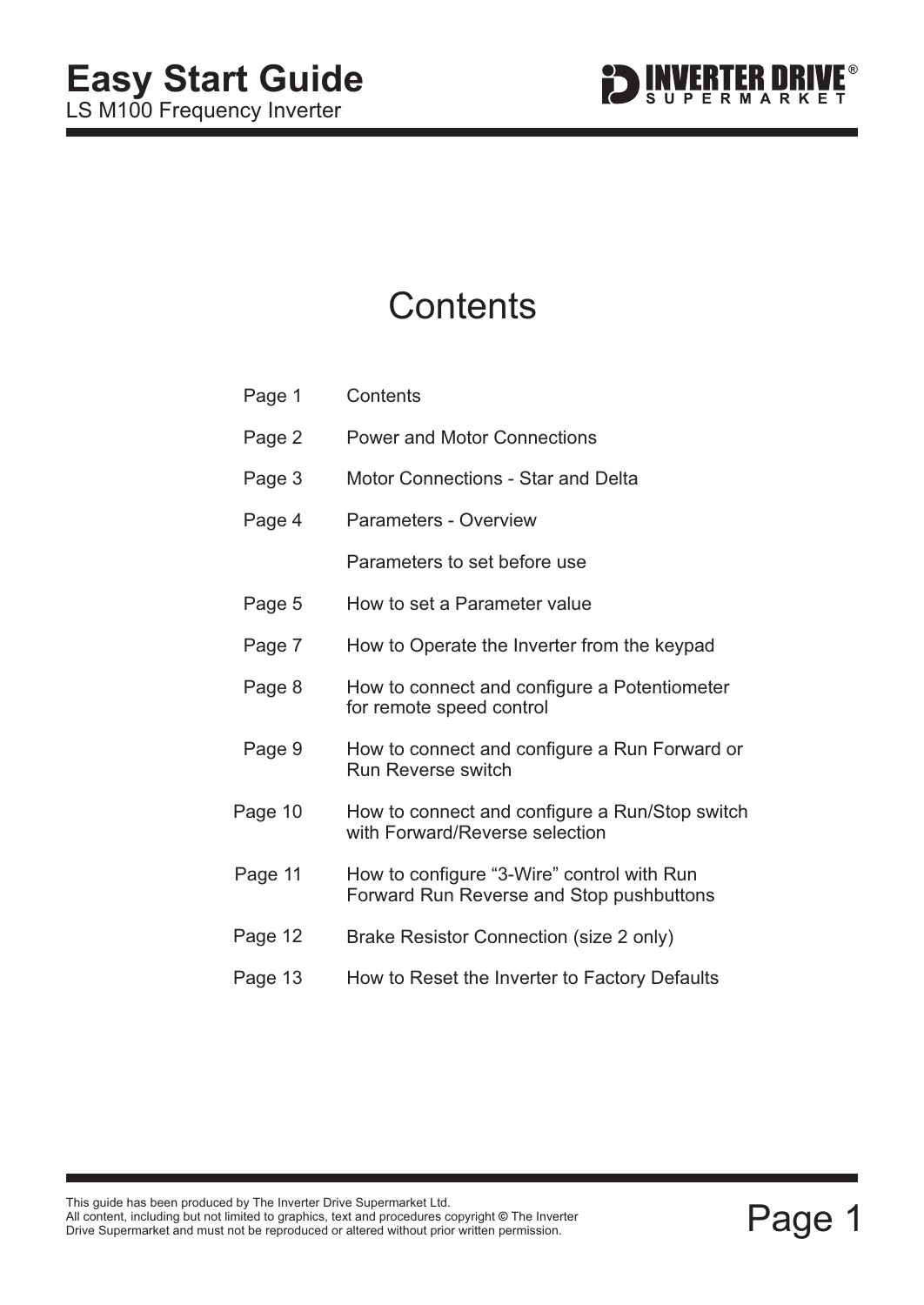

# <span id="page-2-0"></span>1. Power and Motor Connections



#### **Notes:**

The illustration above is based on the 0.75kW rating (size 2). The terminals for other ratings are similarly labelled.

Connect the motor first as these terminals may not be accessible once power is connected.

The supply must match the Inverter specification and the motor must be separately earthed.

### **Important:**

The order of the three motor phases determines the initial direction the motor turns.

This can be reversed by swapping any two phases or changing the inverter parameters.

Use screened or armoured cable between the Inverter and Motor and ensure it is grounded as shown.

This guide has been produced by The Inverter Drive Supermarket Ltd.<br>All content, including but not limited to graphics, text and procedures copyright © The Inverter<br>Drive Supermarket and must not be reproduced or altered w All content, including but not limited to graphics, text and procedures copyright © The Inverter Drive Supermarket and must not be reproduced or altered without prior written permission.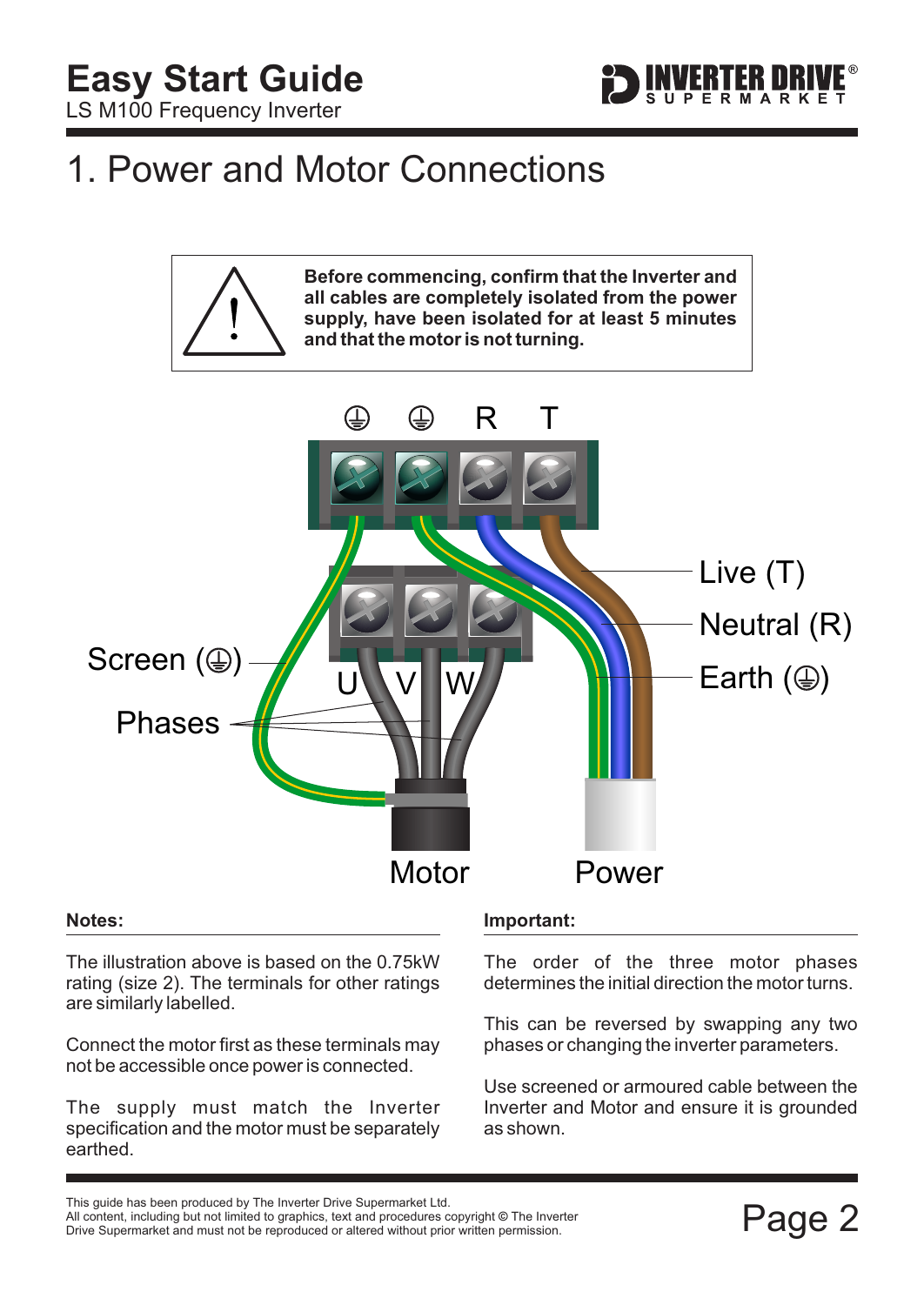

# <span id="page-3-0"></span>2. Motor Connections - Star and Delta

Dual voltage induction motors typically include terminal boxes with six points. The points can be connected together with links in one of two ways to suit one of the two rated voltages.

The two ways of connecting the links are shown below. These are known as "Star" (the higher voltage) or "Delta" (the lower voltage).



### **The selection of Star or Delta is not optional and must match the supply voltage.**

Dual voltage motor nameplates include symbols to represent voltage and full load current in each configuration.

Delta is represented by a triangle and star by a Y (Wye).

### **2.1 Motor connected in STAR (or Wye):**

For safety purposes, Star (shown opposite) is the default configuration for small motors (usually to 3kW) and is sometimes known as "two at one side".

Only two links are required for Star. Double-up the links if changing from Delta to allow the motor to be changed back in future.

The order of the three phases determines the direction the motor turns.

*Note that the manufacturer recommends that the cable screen is earthed at both ends and the motor and Inverter are earthed separately.*

### **2.2 Motor connected in DELTA:**

The link configuration is shown in the illustration opposite and is sometimes referred to as "three-a-breast".

The order of the three phases determines the direction the motor turns.

*Note that the manufacturer recommends that the cable screen is earthed at both ends and the motor and Inverter are earthed separately.*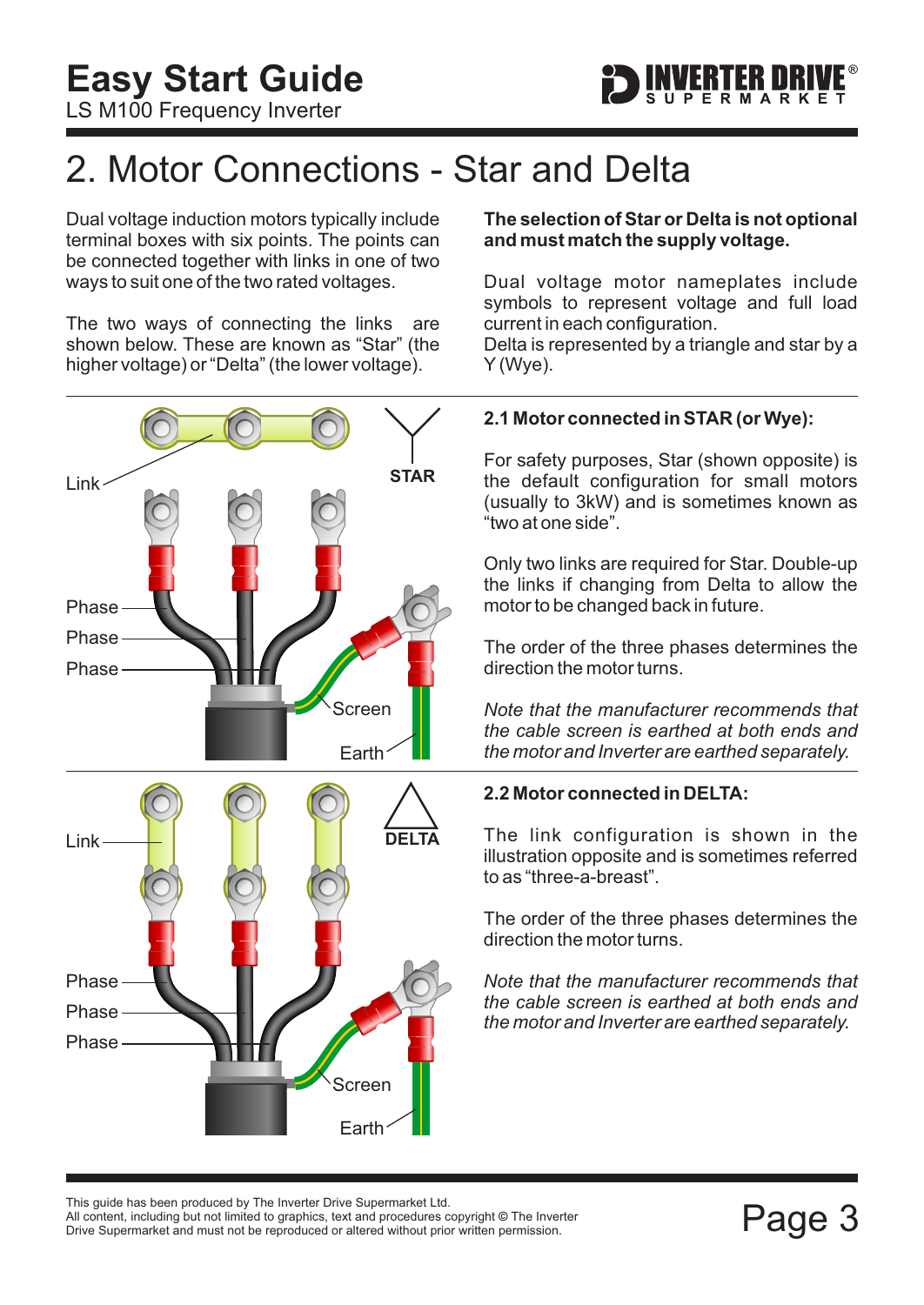# <span id="page-4-0"></span>3. Parameters - overview

The Inverter contains a number of settings which can be changed to tailor it for use in a wide range of applications. These settings are known as parameters.

Parameters are typically referred to by code or number (eg. MrC = Motor Rated Current) with a description available in the manual.

The parameters contain critical information essential to the correct operation of the Inverter. Therefore, they should at least be checked by the user before the Inverter is operated for the first time.

The parameters listed in section 4 are intended to provide a starting point to allow for basic operation of the M100 Inverter.

# 4. Parameters to set before use

Set the following parameters to allow the M100 to control a motor with Run, Stop and Speed Control from the keypad.

If any of the parameters have been changed previously, follow the procedure in [section 12](#page-13-0) to reset the Inverter to Factory Defaults.

### **See [section 5](#page-5-0) to learn how to set a parameter value.**

### **4.1 Parameters to check and values to set**

*Note: Unlike parameters in all other groups, parameters within the 0.00 (operation) group are not prefixed.*

| <b>Parameter</b>       | <b>Description</b>                                                                 | How to set                                                                                                                                                                                  |
|------------------------|------------------------------------------------------------------------------------|---------------------------------------------------------------------------------------------------------------------------------------------------------------------------------------------|
| 0.00<br>(or setpoint)  | Command Frequency (Hz)<br>(and top of operation group)                             | Default is 0.00 Hz (zero speed); change to desired speed eg 5.00 Hz.<br>If an external potentiometer or other speed reference is to be used, ignore this step.                              |
| $0.00 \rightarrow ACC$ | Acceleration time (s)                                                              | Default is 5 seconds; increase or decrease if faster or slower acceleration is required.                                                                                                    |
| $0.00 \div$ dEC        | Deceleration time (s)                                                              | Default is 10 seconds; increase or decrease if faster or slower deceleration is required.                                                                                                   |
| $0.00 \rightarrow$ drv | Command source                                                                     | Default is 1 for run fwd / run rev via terminals. For alternate control selection is required.                                                                                              |
| $0.00 \rightarrow Frq$ | Frequency reference source                                                         | Default is 0 for keypad keys (not dial). Change to 1 for keypad dial.                                                                                                                       |
| $0.00 \rightarrow MKW$ | Motor Rated Power (kW)                                                             | Rated Power of the motor. Set to match the motor nameplate eg 0.75 kW                                                                                                                       |
| $0.00 \div MrC$        | Motor Rated Current (A)                                                            | Rated current of the motor. Set to match the motor nameplate eq 2.4 A                                                                                                                       |
| $0.00 \rightarrow MbF$ | Motor Rated Frequency (Hz)                                                         | Rated motor frequency. Default is 60 Hz; change to suit the motor, normally 50 Hz in UK.                                                                                                    |
| $0.00 \rightarrow$ FrM | Maximum frequency (Hz)                                                             | Maximum frequency of the Inverter.<br>Set to match MbF (see above) unless an extended speed range is required.                                                                              |
| $0.00 \div 10v$        | Output voltage setting                                                             | Default is $\mathbf{0}$ ; suits applications where the motor Volts are the same as the mains supply.                                                                                        |
| $0.00 \rightarrow$ Ftb | Forward torque boost (%)                                                           | Default is 4 %; will suit most applications.                                                                                                                                                |
| $0.00 \rightarrow$ rtb | Reverse torque boost (%)                                                           | Default is 4 %; will suit most applications.                                                                                                                                                |
| $0.00 \rightarrow OGr$ | Open hidden groups                                                                 | Default is 0. Set to 1 to extend access to all parameters.                                                                                                                                  |
| $ln0 + ln39$           | Frequency corresponding to the<br>V0 input minimum voltage (Hz)<br>(minimum speed) | Default is OHz at OV; increase if required.<br>Effects the minimum speed in keypad dial control only.<br>Note: Hidden group; use "Mode" key to select In0 then up/down to select parameter. |
| $In0 + In09$           | Frequency corresponding to the<br>V1 input minimum voltage (Hz)<br>(minimum speed) | Default is OHz at OV; increase if required.<br>Effects the minimum speed using V1 terminal (Analogue Input) only.                                                                           |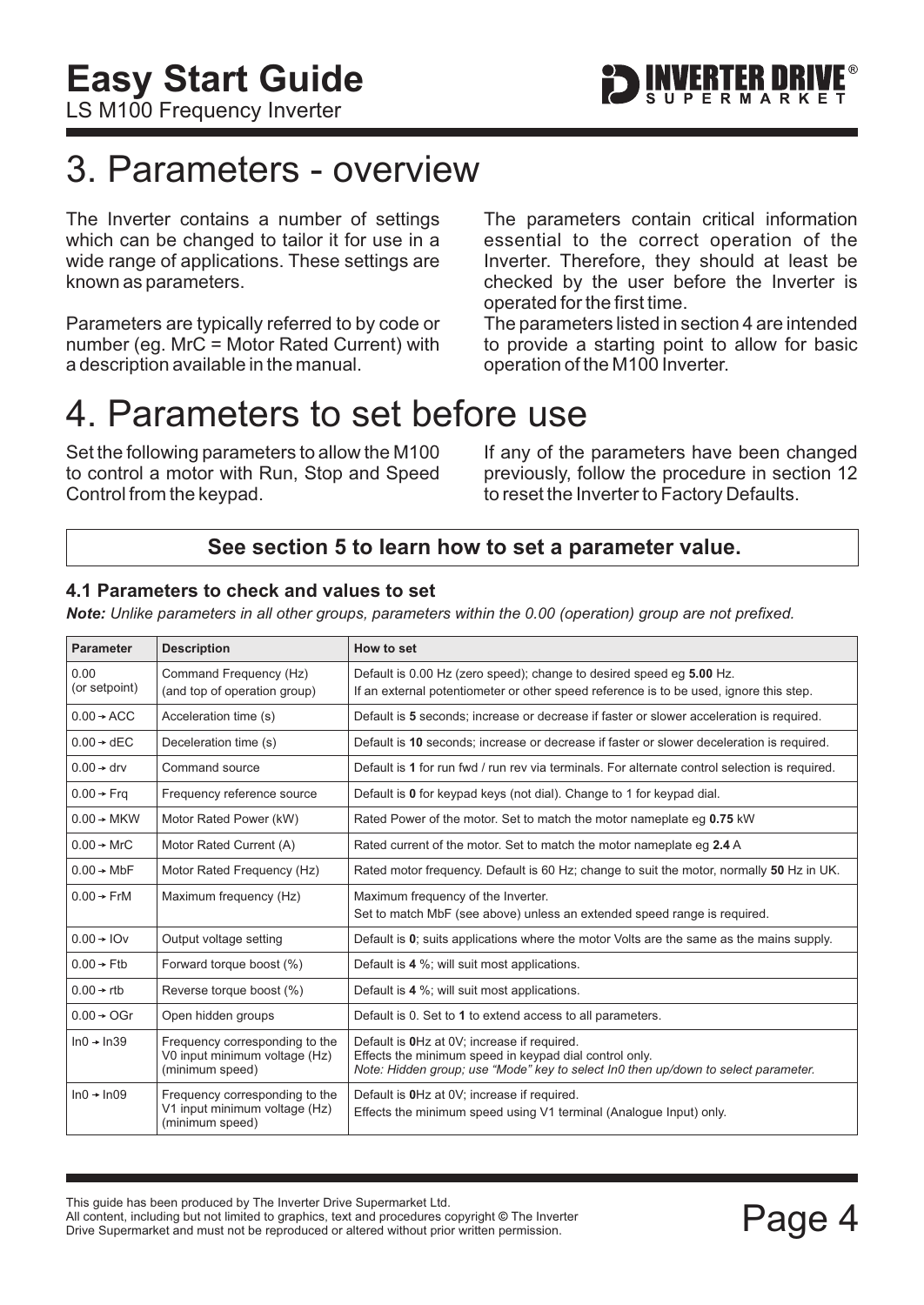

# <span id="page-5-0"></span>5. How to set a Parameter value



### **5.1 Default display**

When first powered up the M100 will display the speed setpoint (command frequency).

### *Note: this is 0.00 by default but may change once setup has been completed.*



### **FWD SET REV** RUN **MODE** FM1  $\overline{\overline{\text{SHIF}}}$



### **5.2 Select parameter.**

Use the up and down arrow keys to select the required parameter. In this example, select OGr (Open Hidden Groups). By default, the M100 only shows the "Operation" group which contains basic parameters - OGr can be used to change this.

Press the "ENT" key to select this parameter and show the value.

### **5.3 Change the parameter value and save.**

The default value for the OGr parameter is 0 which hides parameter groups. To show all parameter groups (and therefore all parameters) use the up arrow key to change this value to 1.

Press the "ENT" key to save the changes and return to the parameter list. Parameter groups will now be visible unless a factory reset is performed.

### **5.4 Select parameter group.**

Once OGr has been changed to 1, the "MODE" key can be used to cycle through all 10 parameter groups:



All parameter groups have a two character prefix except the "Operation" group, which is displayed as 0.00.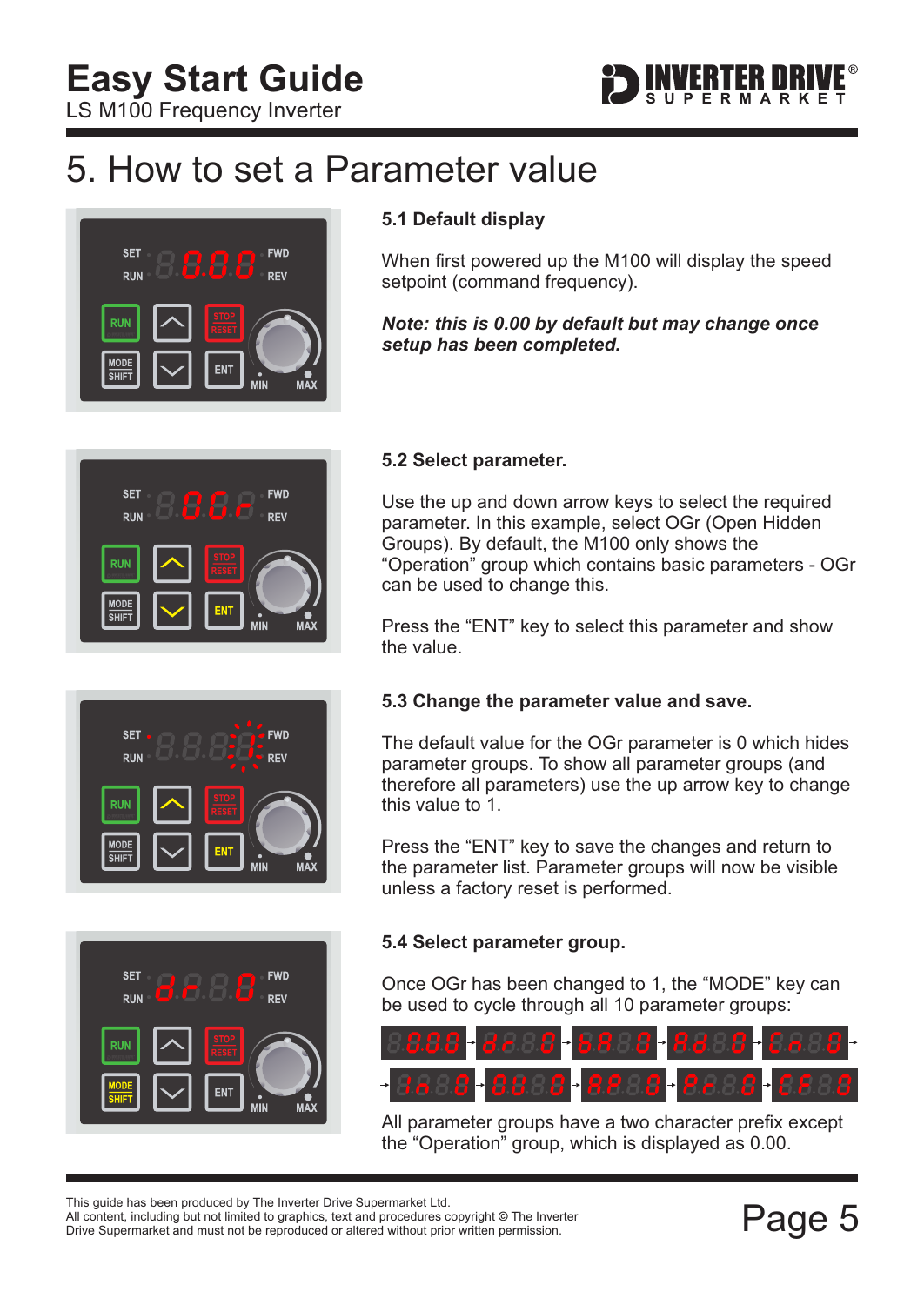# **Easy Start Guide**

LS M100 Frequency Inverter





### **SET FWD** RUN **RFV** RUN



## **SET FWD RUN REV SHIFT**

### **5.5 Select the In (Input) parameter group**

Press the "Mode" key repeatedly to cycle through parameter groups until the "Input" parameter group is displayed.

The "Input" group can be identified by its "In" prefix.

In0 will be displayed.

### **5.6 Select parameter.**

Use the up and down arrow keys to select the required parameter within the group. In this example, select In39 (Frequency corresponding to the V0 input minimum voltage).

Press the "ENT" key to edit this parameter value.

### *Note: changing In39 sets the minimum speed in Hz that can be set via the keypad dial.*

### **5.7 Select the digit (optional).**

Use the "Shift" key to cycle through each digit. The currently-selected digit will flash to indicate that it can be changed.

This feature can make it easier to set a parameter value but is not required.

### **5.8 Change the parameter value and save.**

Use the up arrow key to change the value to 5.00. Then, press the "ENT" key to save the changes.

All digits will flash and "ENT" must be pressed again to confirm the change and return to the parameter list.

To return to 0.00 press the "Mode" key repeatedly.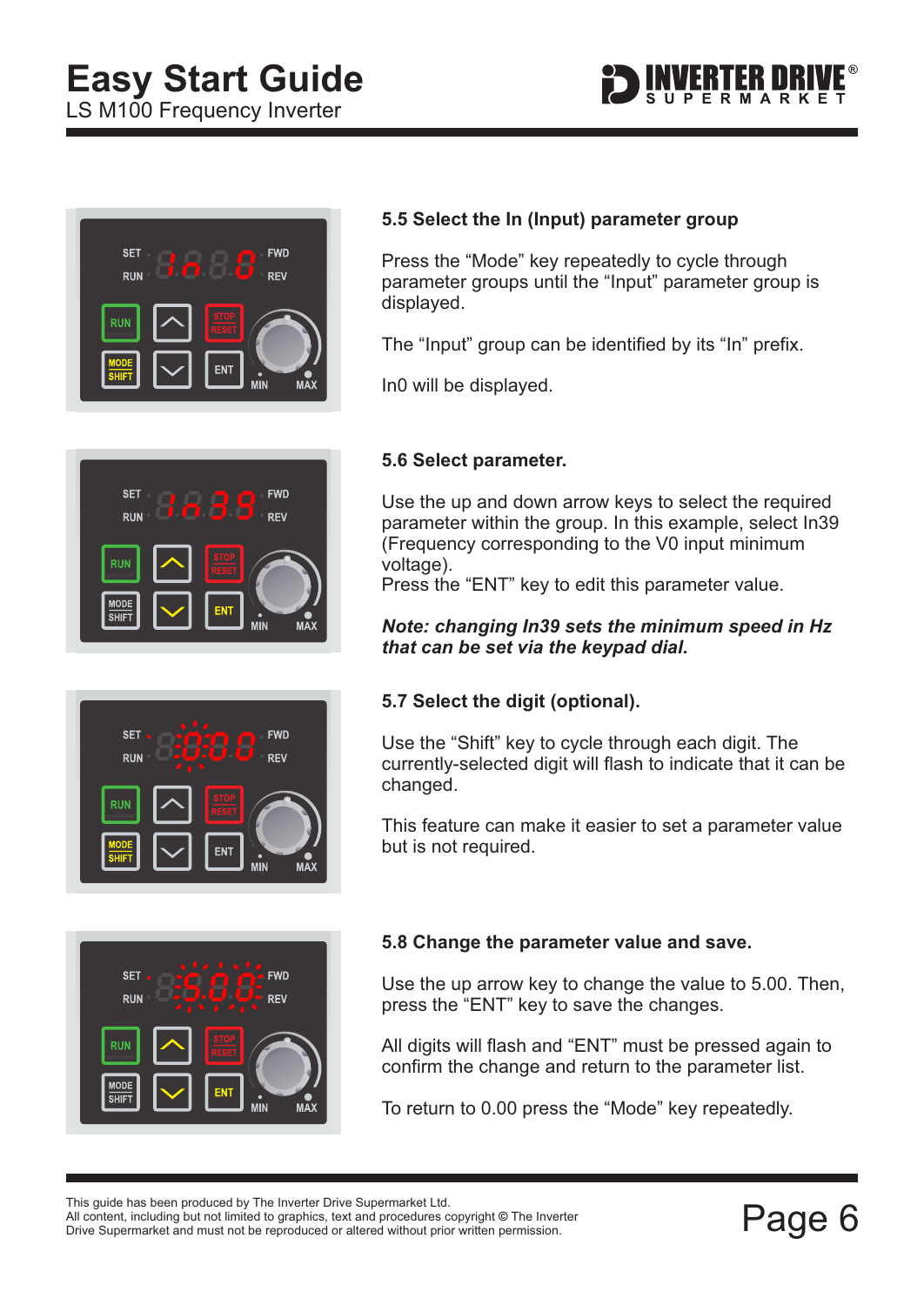# ERTER DRI

# <span id="page-7-0"></span>6. How to operate the Inverter from the keypad









### **6.1 Select "local" control mode (keypad run/stop).**

As default, the M100 is set to operate from the integrated IO terminals. To operate from the keypad, the "Command Source" needs to be changed.

To do this, change parameter drv from 1 to 0.

### *Note: parameter drv can be found in the "Operation" (0.00) group.*

### **6.2 Set the keypad dial as the speed reference.**

As default, the M100 is set to operate at a fixed speed set by the 0.00 (Command Frequency) parameter. To operate from the keypad dial instead change parameter Frq (Frequency ref source) from 0 to 2.

### *Note: once Frq is set to 2, the value previously shown as 0.00 will change as the keypad dial is rotated. Use the up/down keys to show this if Frq is still displayed.*

### **6.3 Press the green "RUN" key to start the motor.**

The RUN key will start the motor. The display will increase as the motor accelerates and the RUN lamp will flash until the desired speed is reached. The time taken for the motor to accelerate to this speed is proportional to parameter ACC. Rotate the keypad dial to change the desired speed. *Note: the arrow keys can be used to access the "Operation" parameters; some of these can be used for monitoring such as Cur (motor current) or rPM (rpm).*

### **6.4 Press the red "Stop" key to stop the motor.**

The STOP key will stop the motor. The time taken (in seconds) to stop the motor is proportional to parameter dEC. The RUN lamp will flash as the motor decelerates. Once the motor is stopped, the display will show the current speed reference set by the keypad dial.

*Note: the desired speed reference can be set via the keypad dial at any time, even when the M100 is powered down. This can be any value between the min and max specified by parameters In39 and FrM respectively.*

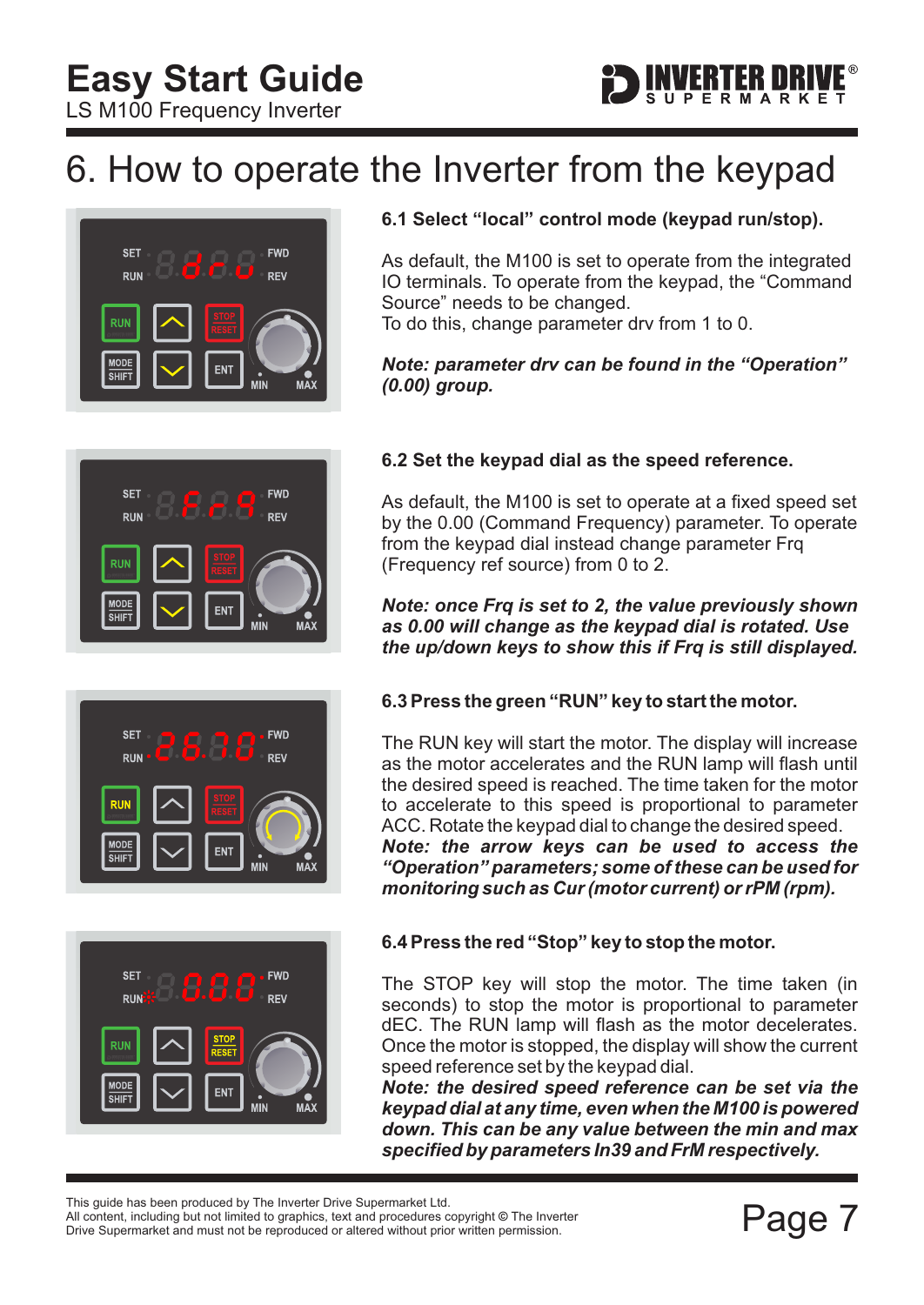<span id="page-8-0"></span>**Easy Start Guide**

LS M100 Frequency Inverter



# 7. How to connect and configure a Potentiometer for remote speed control

If speed control via the integrated keypad is unsuitable for the application, a remote Potentiometer can be used instead.

This provides the benefit of allowing motor speed to be controlled from a more convenient location such as a cabinet door or on the machine itself.

**7.1 Parameters to check for remote Potentiometer speed control**

Any potentiometer rated from 1kOhm to 5kOhm can be used.

The number of turns depends on the application. Both single and multiturn Potentiometers are available from The Inverter Drive Supermarket at InverterDrive.com.

| <b>Parameter</b>       | <b>Description</b>                                              | How to set                                                                                                                                                   |
|------------------------|-----------------------------------------------------------------|--------------------------------------------------------------------------------------------------------------------------------------------------------------|
| $0.00 \rightarrow$ OGr | Open hidden groups                                              | Default is 0. Set to 1 to extend access to all parameters.                                                                                                   |
| $0.00 \rightarrow Frq$ | Frequency reference source                                      | Default is 0 for keypad keys (not dial). Change to 3 for V1 terminal (remote potentiometer).                                                                 |
| $0.00 \rightarrow$ FrM | Maximum frequency (Hz)                                          | Default is 60 Hz; set to the desired speed when V1 is 10 Volts eq. 50 Hz.                                                                                    |
| $ln0 \div ln09$        | Frequency corresponding to the<br>V1 input minimum voltage (Hz) | Default is 0 Hz; set to the desired speed when V1 is 0 Volts eq. 5 Hz.<br>Note: Hidden group; use "Mode" key to select In0 then up/down to select parameter. |



### **7.2 Connecting the Potentiometer**

A wiring diagram is shown in the illustration opposite. The most important connection at the Potentiometer end is the centre terminal or "wiper". The wiper will output a variable voltage between 0 and 10 Volts and should be connected to the "V1" terminal on the Inverter. It is this voltage which provides the speed signal with 0V being slowest and 10V fastest.

When Frq = 3, the default output frequency at 0V is the minimum frequency of the Inverter. To change this, edit parameter In09. The default output frequency at 10V is 60Hz. To change this, edit parameter FrM.

If the rotation of the Potentiometer is the opposite to that required (ie. turn anticlockwise to increase speed instead of clockwise) reverse connections GND and 10V.

Use shielded cable between Potentiometer and Inverter and ensure that the cable screen is connected to the Inverter earth terminal only.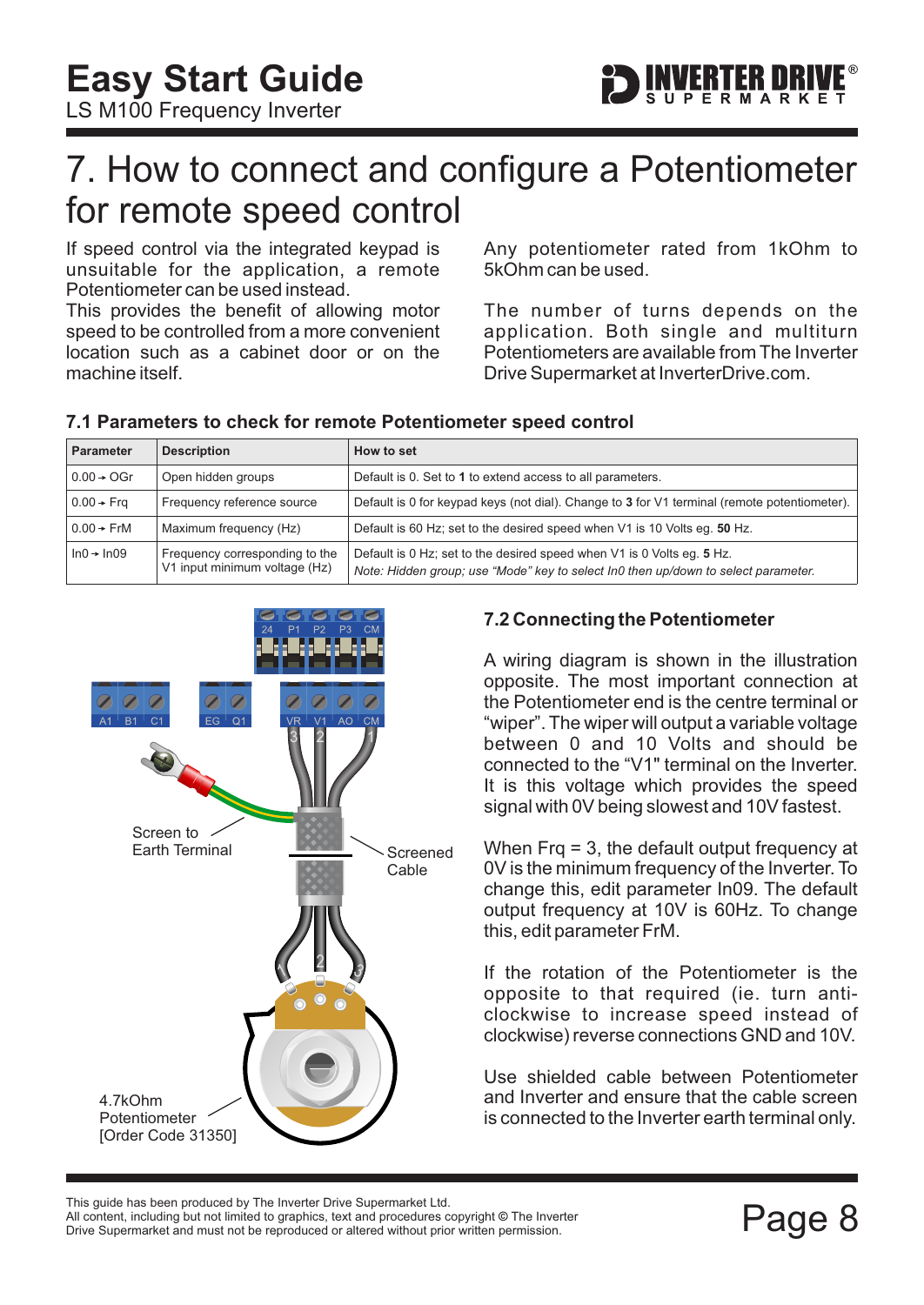# <span id="page-9-0"></span>8. How to connect and configure a Run Forward or Run Reverse switch

The procedure described in [section 6](#page-7-0) enables Run/Stop operation via the start and stop buttons on the Inverter keypad.

If this is unsuitable for the application, a remote switch can be used instead.

This section explains how to enable 2-wire control with Run Forward / Stop / Run Reverse commands via a single selector switch.

When set to operate in this way, the Inverter can no longer be operated via the integrated keypad.

| <b>Parameter</b>         | <b>Description</b>                                     | How to set                                                                                                                                                                |
|--------------------------|--------------------------------------------------------|---------------------------------------------------------------------------------------------------------------------------------------------------------------------------|
| 0.00<br>(or setpoint)    | Command Frequency (Hz)<br>(and top of operation group) | Default is 0.00 Hz (zero speed); change to desired speed eg 5.00 Hz.<br>If an external potentiometer or other speed reference is to be used, ignore this step.            |
| $0.00 \rightarrow OGr$   | Open hidden groups                                     | Default is 0. Set to 1 to extend access to all parameters.                                                                                                                |
| $0.00 \div$ drv          | Command source                                         | Default is 1 for FX: Run Fwd and RX: Run Rev; default is required for this example.                                                                                       |
| $ln 0 \rightarrow ln 65$ | Multi-function terminal P1 setting                     | Default is 0 for FX: Run Fwd (when drv is 1); default is required for this example.<br>Note: Hidden group; use "Mode" key to select In0 then up/down to select parameter. |
| $ln0 + ln66$             | Multi-function terminal P2 setting                     | Default is 1 for RX: Run Rev (when drv is 1); default is required for this example.                                                                                       |





Normally Open "Run Forward / Stop / Run Reverse" [Order Codes 30147, 30409 and 30146]

### **8.2 Connecting the Switch**

A wiring diagram is shown in the illustration opposite. Ensure that the switch marked "SW1" is set to PNP as shown.

A suitable 3 position NO (Normally Open) switch should be installed between terminals 24, P1 and P2. The centre position should remain open circuit.

When a connection is made between terminals 24 and P1, the motor will run forward. When terminals 24 and P2 are connected, the motor will run in reverse.

If terminals P1 and P2 are connected to 24 at the same time the motor will stop. Parameter deC sets the time to stop in seconds.

If negative logic (NPN) is preferred ensure SW1 is set to NPN and use the CM terminal in place of 24.

*Warning: Failure to select the correct logic (SW1) may result in unexpected operation or no operation.*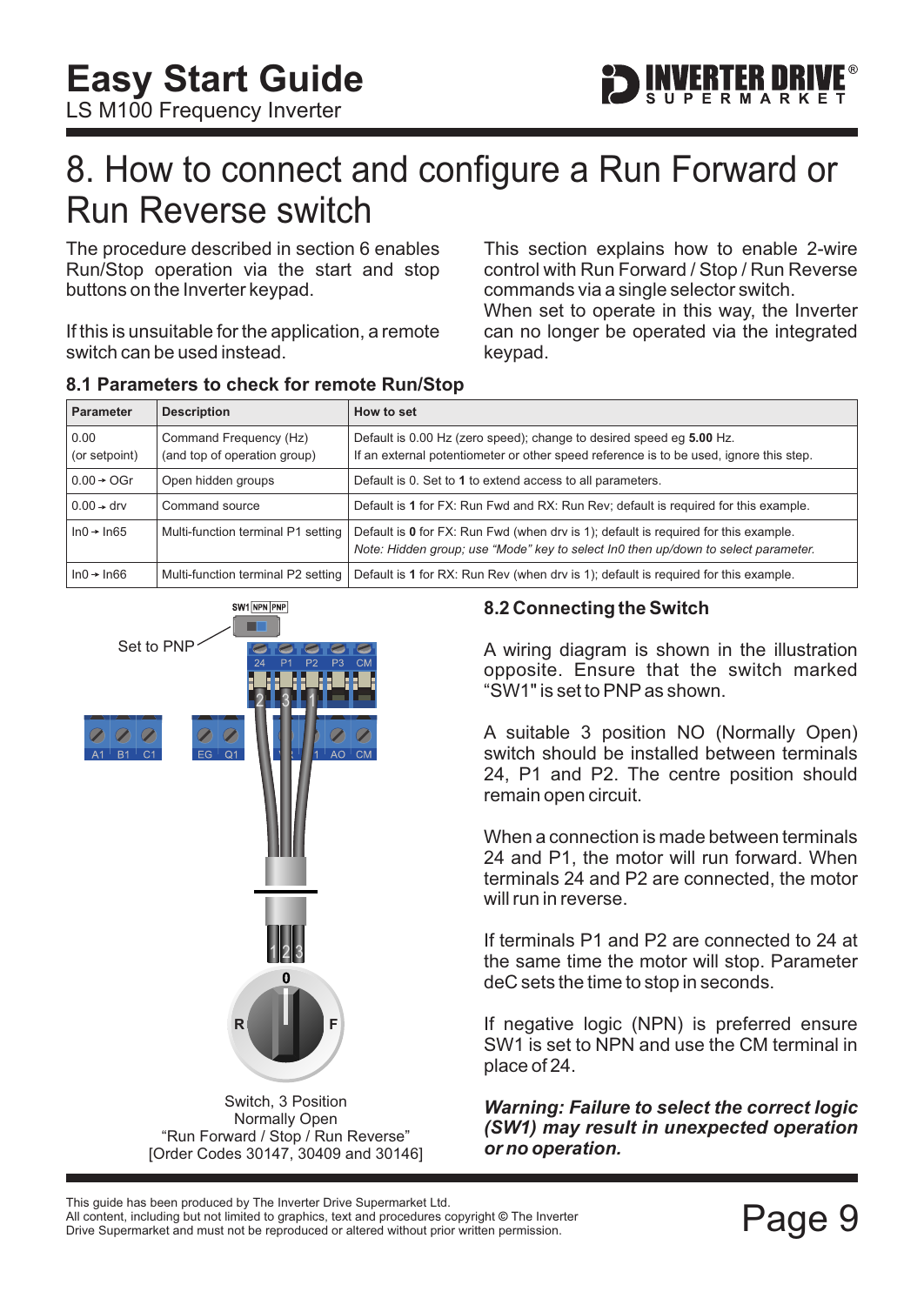

# <span id="page-10-0"></span>9. How to connect and configure a Run/Stop switch with Forward/Reverse selection

The procedure described in [section 6](#page-7-0) enables Run/Stop operation via the start and stop buttons on the Inverter keypad.

If this is unsuitable for the application, remote switches can be used instead.

When set to operate in this way, the Inverter can no longer be operated via the integrated keypad. This section explains how to enable 2-wire control with Run/Stop and Forward/Reverse commands via separate selector switches.

| <b>Parameter</b>       | <b>Description</b>                                     | How to set                                                                                                                                                                 |
|------------------------|--------------------------------------------------------|----------------------------------------------------------------------------------------------------------------------------------------------------------------------------|
| 0.00<br>(or setpoint)  | Command Frequency (Hz)<br>(and top of operation group) | Default is 0.00 Hz (zero speed); change to desired speed eg 5.00 Hz.<br>If an external potentiometer or other speed reference is to be used, ignore this step.             |
| $0.00 \rightarrow OGr$ | Open hidden groups                                     | Default is 0. Set to 1 to extend access to all parameters.                                                                                                                 |
| $0.00 \rightarrow$ drv | Command source                                         | Default is 1; set to 2 for FX: Run/Stop and RX: Forward/Reverse.                                                                                                           |
| $ln0 \rightarrow ln65$ | Multi-function terminal P1 setting                     | Default is 0 for FX: Run/Stop (when drv is 2); default is required for this example.<br>Note: Hidden group; use "Mode" key to select In0 then up/down to select parameter. |
| $ln0 + ln66$           | Multi-function terminal P2 setting                     | Default is 1 for RX: Forward/Reverse (when drv is 2); default is required for this example.                                                                                |





### **9.2 Connecting the Switch**

A wiring diagram is shown in the illustration opposite. Ensure that the switch marked "SW1" is set to PNP as shown.

Two suitable 2 position NO (Normally Open) switches should be installed: One between terminals 24 and P1 (Run / Stop) and the other between terminals 24 and P2 (Forward / Reverse).

Note that the Forward/Reverse switch only selects the direction of rotation - it will not start or stop the motor. The direction can be set either before the motor is started or whilst it is running.

If the application only requires the motor to turn in one direction, the Forward/Reverse switch can be omitted.

If negative logic (NPN) is preferred ensure SW1 is set to NPN and use the CM terminal in place of 24.

*Warning: Failure to select the correct logic (SW1) may result in unexpected operation or no operation.*

This guide has been produced by The Inverter Drive Supermarket Ltd.<br>All content, including but not limited to graphics, text and procedures copyright © The Inverter<br>Drive Supermarket and must not be reproduced or altered w All content, including but not limited to graphics, text and procedures copyright © The Inverter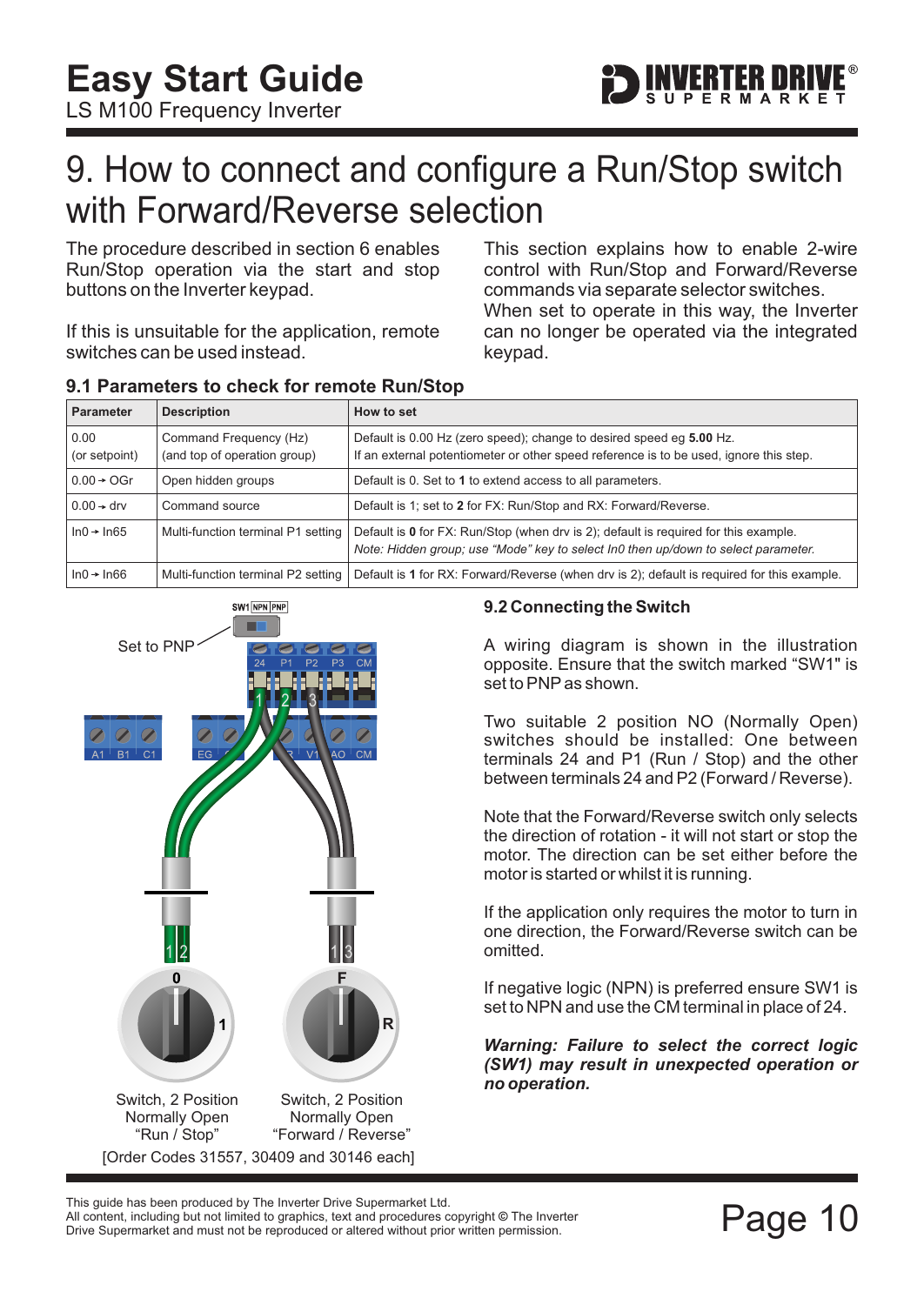

# <span id="page-11-0"></span>10. How to configure "3-Wire" control with Run Forward Run Reverse and Stop pushbuttons

The procedure described in [section 6](#page-7-0) enables Run/Stop operation via the start and stop buttons on the Inverter keypad.

If this is unsuitable for the application, remote switches can be used instead.

This section explains how to enable 3-wire control with Run Forward, Run Reverse and Stop commands via separate pushbuttons. When set to operate in this way, the Inverter can no longer be operated via the integrated keypad.

| <b>Parameter</b>         | <b>Description</b>                                     | How to set                                                                                                                                                                |
|--------------------------|--------------------------------------------------------|---------------------------------------------------------------------------------------------------------------------------------------------------------------------------|
| 0.00<br>(or setpoint)    | Command Frequency (Hz)<br>(and top of operation group) | Default is 0.00 Hz (zero speed); change to desired speed eg 5.00 Hz.<br>If an external potentiometer or other speed reference is to be used, ignore this step.            |
| $0.00 \div OGr$          | Open hidden groups                                     | Default is 0. Set to 1 to extend access to all parameters.                                                                                                                |
| $0.00 \div$ drv          | Command source                                         | Default is 1 for FX: Run Fwd and RX: Run Rev; default is required for this example.                                                                                       |
| $ln 0 \rightarrow ln 65$ | Multi-function terminal P1 setting                     | Default is 0 for FX: Run Fwd (when drv is 1); default is required for this example.<br>Note: Hidden group; use "Mode" key to select In0 then up/down to select parameter. |
| $ln0 \div ln66$          | Multi-function terminal P2 setting                     | Default is 1 for RX: Run Rev (when drv is 1); default is required for this example.                                                                                       |
| $ln0 \div ln67$          | Multi-function terminal P3 setting                     | Default is 2; change to 17 for 3-Wire control.                                                                                                                            |

### **10.1 Parameters to check for remote 3-wire control**



### **10.2 Connecting the Switches**

A wiring diagram is shown in the illustration opposite. Ensure that the switch marked "SW1" is set to PNP as shown.

Three suitable pushbuttons should be installed:-

**Stop:** a normally closed contact between terminals 24 and P3.

**Run Forward:** a normally open contact between terminals P1 and P3.

**Run Reverse:** a normally open contact between terminals P2 and P3.

A momentary connection between P1 and P3 will start the motor (forward). It will continue to run until the connection between 24 and P3 is broken. A momentary connection between P2 and P3 will behave in the same way but the motor will run in reverse.

If the application only requires the motor to turn in one direction, the "Run Reverse" pushbutton can be omitted.

If negative logic (NPN) is preferred ensure SW1 is set to NPN and use the CM terminal in place of 24. *Warning: Failure to select the correct logic (SW1) may result in unexpected operation or no operation.*

Filis guide rias been produced by The filverter Drive Supermarket Eta.<br>All content, including but not limited to graphics, text and procedures copyright © The Inverter<br>Drive Supermarket and must not be reproduced or altere Drive Supermarket and must not be reproduced or altered without prior written permission. This guide has been produced by The Inverter Drive Supermarket Ltd.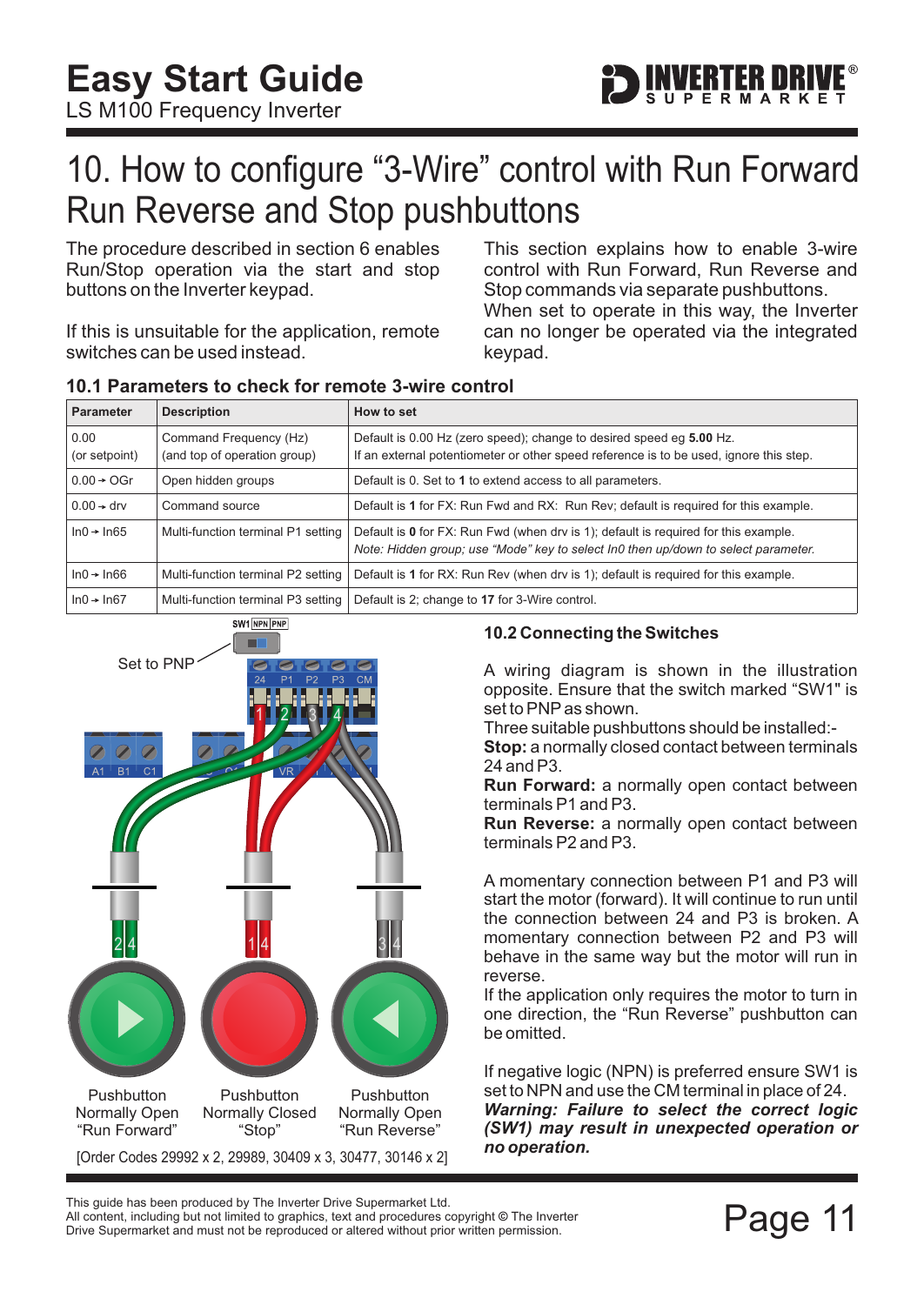<span id="page-12-0"></span>



# 11. Brake Resistor Connection (size 2 only)

**Before commencing, confirm that the Inverter and all cables are completely isolated from the power supply, have been isolated for at least 5 minutes and that the motor is not turning.**

High inertia loads can cause overvoltage trips during deceleration and lead to "Ovt" error messages. In many cases, the solution is to increase the deceleration time to compensate.

However, if the application requires it, dynamic braking can be enabled to maintain or reduce deceleration times by absorbing the energy generated by such loads.

A Brake Resistor is first installed to absorb braking energy and dissipate it as heat. The resistor must be correctly sized for both the Inverter and application.

The "brake chopper" within the Inverter detects excessive braking energy and redirects it to the resistor when required.

|  | 11.1 Parameters to check for Dynamic Braking |  |  |  |  |
|--|----------------------------------------------|--|--|--|--|
|--|----------------------------------------------|--|--|--|--|

| <b>Parameter</b>        | <b>Description</b>                | How to set                                                                                                                                    |
|-------------------------|-----------------------------------|-----------------------------------------------------------------------------------------------------------------------------------------------|
| $0.00 \rightarrow OGr$  | Open hidden groups                | Default is 0. Set to 1 to extend access to all parameters.                                                                                    |
| $Pr() \rightarrow Pr65$ | DB resistor warning level setting | Default is 1 (warning enabled). Default is recommended.<br>Note: Hidden group; use "Mode" key to select Pr0 then up/down to select parameter. |
| $Pr0 \rightarrow Pr66$  | DB resistor warning level (%)     | Default is 10 %. Will suit many applications but can be increased to suit specific<br>applications if required.                               |



### **11.2 Connecting the Resistor**

A wiring diagram is shown in the illustration opposite. Connect the brake resistor to the B1 and B2 terminals on the Inverter. The order of the connections is unimportant.

The braking resistor may get hot during operation. Ensure that it is suitably-mounted so any heat generated will not affect other equipment. Some resistors may include a thermal relay for additional protection.

It is essential that a resistor of the correct rating is used. Consult the Inverter product listing at InverterDrive.com or manual issued by the manufacturer for details.

This guide has been produced by The Inverter Drive Supermarket Ltd.<br>All content, including but not limited to graphics, text and procedures copyright © The Inverter<br>Drive Supermarket and must not be reproduced or altered w All content, including but not limited to graphics, text and procedures copyright © The Inverter Drive Supermarket and must not be reproduced or altered without prior written permission.